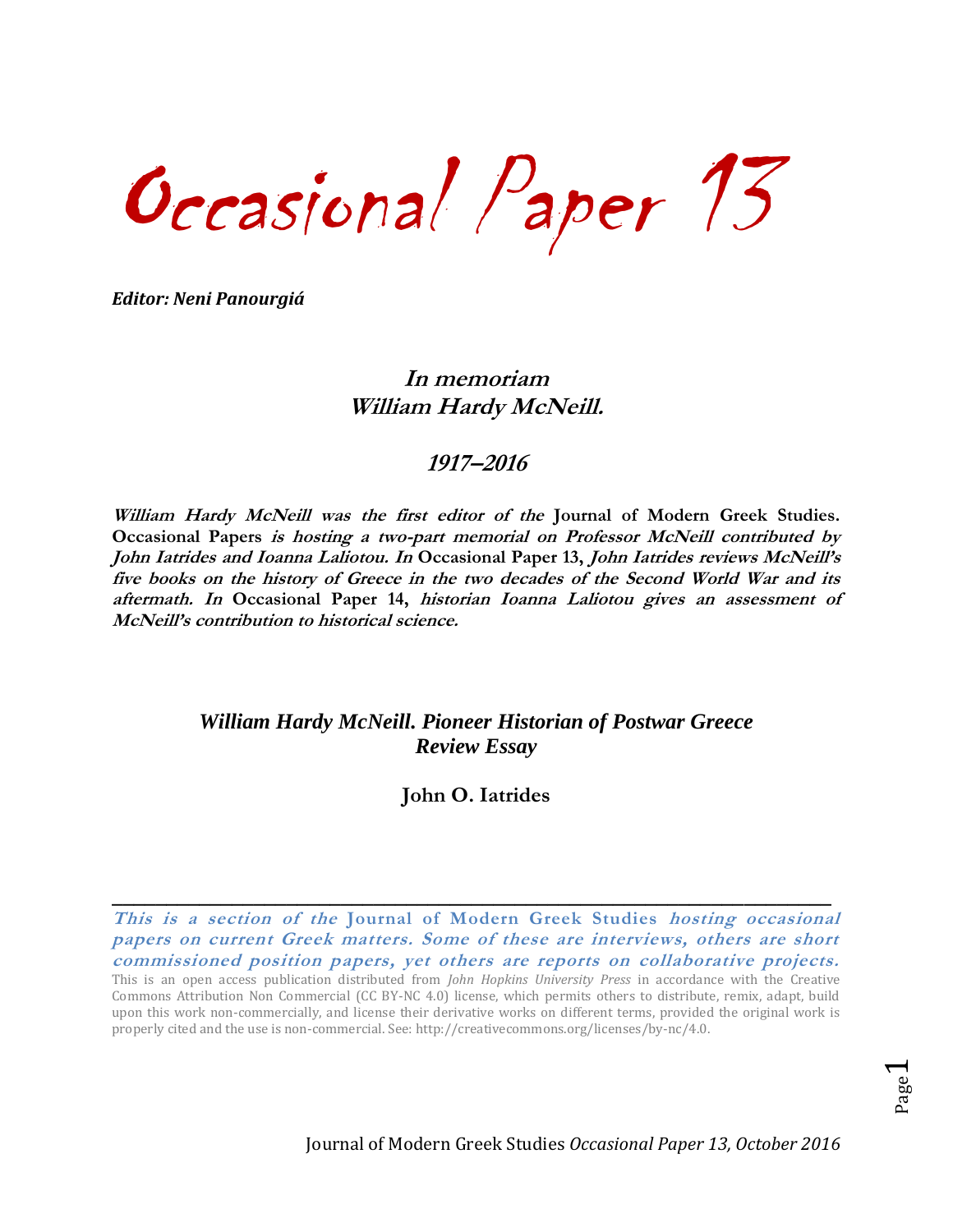John O. Iatrides received his education in Greece, the Netherlands, and the United States (PhD in International Politics, Clark University, 1962). He served with the Hellenic National Defense General Staff as NATO liaison officer (1955–1956) and the Prime Minister's press office (1956–1958). He is currently Professor Emeritus in Political Science at Southern Connecticut State University. He has published widely on the Greek civil war, Greek foreign policy, and Greek-American relations. In addition to numerous essays his publications include:

*Balkan Triangle: Birth and Decline of an Alliance Across Ideological Boundaries* (Mouton, 1968) *Revolt in Athens. The Greek Communist 'Second Round,' 1944–1945* (Princeton University Press, 1980) *Ambassador MacVeagh Reports: Greece, 1933– 1947* (Princeton University Press, 1980) *Greece in the 1940s. A Nation in Crisis* (New England University Press, 1981) *Greece at the Crossroads. The Civil War and its Legacy* (Pennsylvania State University Press, 1995)

\* \* \* \* \*

William Hardy McNeill, the widely acclaimed academic whose creative and challenging interpretations of the human experience, expounded in over thirty books, was instrumental in establishing the teaching of world history as a centerpiece of the discipline in higher education, passed away on 8 July 2016. He was 98. The Robert A. Milikan Distinguished Service Professor of History at the University of Chicago, he was past president of the American Historical Association and the recipient of many honors and awards in the United States and abroad. He was also the first editor of the *Journal of Modern Greek Studies* (1983–1985). In 1987, after forty years of teaching at the University of Chicago, he retired to the family home in Colebrook, Connecticut, where he continued to publish, cultivate his garden, and offer hospitality to friends and scholars from around the world who cherished his company. A gracious man of tireless energy, modesty, and compassion, he gave generously of his time and support to those who sought his counsel.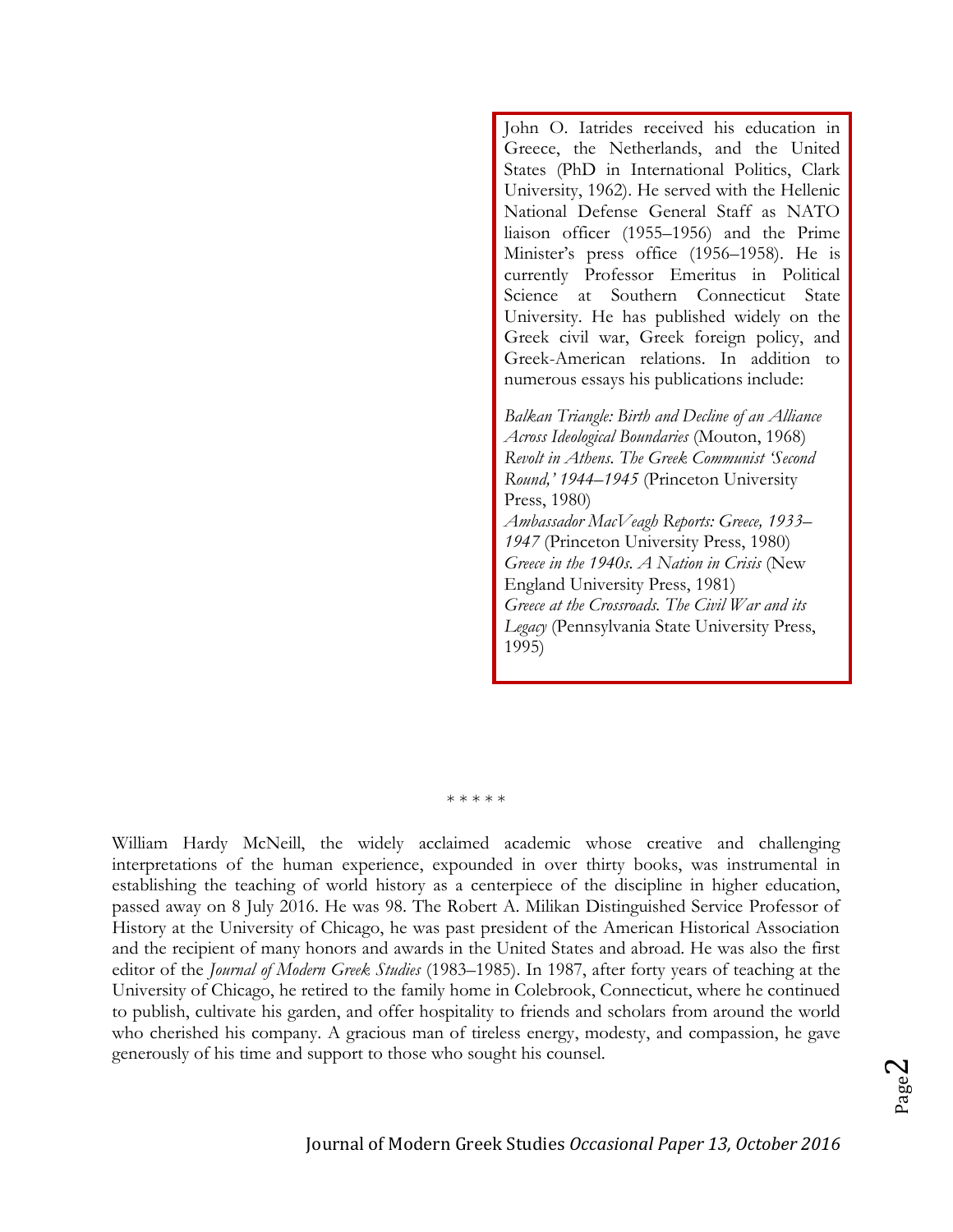In his last book, *The Pursuit of Truth. A Historian's Memoir* (2005), he reflected on his professional life and achievements:

As always, the future remains uncertain, but the human past is indeed amazing and we are now able to see it whole, as was not yet the case in my youth. More generally, so conceived, our history as a species has become part of a new evolutionary worldview, uniting physical, biological, and human reality into a single, ever-changing whole. This is the central intellectual accomplishment of the twentieth century, and I am pleased to think I played a small but significant part in constructing it. (156)

*The Athens Review of Books* dedicated its March 2013 issue to William H. McNeill with contributions by Professors Thanos Veremis, Katerina Gardika, Chrissa Maltezou, and Evanthis Hatzivassiliou. The article below, which also appeared in the same *ARB* issue, has been edited to include comments on McNeill's *The Metamorphosis of Greece since World War II.*

The 1996 recipient of the prestigious Erasmus Prize was William Hardy McNeill, retired Professor of History at the University of Chicago and one of the great historians of modern times. He was honored for his "distinguished contribution to European culture and science," vividly and elegantly presented in more than thirty scholarly tomes and countless articles. It is doubtful that, in deciding to honor Professor McNeill, the Erasmus Foundation had in mind his contributions to the study of modern Greece, which represent a very small part of his monumental scholarly output. Yet his accounts of postwar Greece reveal a uniquely gifted intellect capable of dissecting some of the larger issues regarding the human experience. Long before he had risen to prominence as a world historian, McNeill had proven himself a pioneer chronicler of contemporary Greece.

In early 1944, as Nazi troops prepared to retreat from the Balkans, the American ambassador to the exiled Greek government in Cairo, Lincoln MacVeagh, sought to re-staff his small embassy before returning to Athens. To his dismay, the State Department granted him only his request for an assistant military attaché: on 1 April, Capt. William H. McNeill, US Army, arrived in Cairo and assumed his duties.

Born in Canada in 1917, McNeill (WHM) had completed his graduate studies in history at Cornell University and was working on his dissertation under Professor Philip Mosely, a prominent specialist in Russia and Eastern Europe, when he was drafted. He served as artillery officer in Puerto Rico, where he met Mosely, now a State Department official returning from a conference in Moscow. Months later, when MacVeagh's request for an assistant military attaché reached the Department, Mosely nominated his student for the post. After training in diplomatic protocol and cryptography, WHM was sent to Cairo to join MacVeagh's embassy. He and his army jeep landed in Piraeus on 10 November, one day after the Greek Third Brigade arrived from Italy to bolster Prime Minister George Papandreou's embattled National Unity government.

WHM's principal assignment was to report to the War Department on military and security matters. Instead, surrounded by devastation, political instability, and economic collapse, he busied himself reporting on virtually every facet of Greek life. His sources included Greek and British officials, OSS agents, local and foreign journalists, and countless ordinary Greeks. He crisscrossed the country, alone or with a driver-interpreter, gathering information and impressions, occasionally in guerrillaheld areas. His dispatches represent the first contemporaneous and comprehensive accounts by an American official of conditions in post-liberation Greece. MacVeagh sent copies of WHM's reports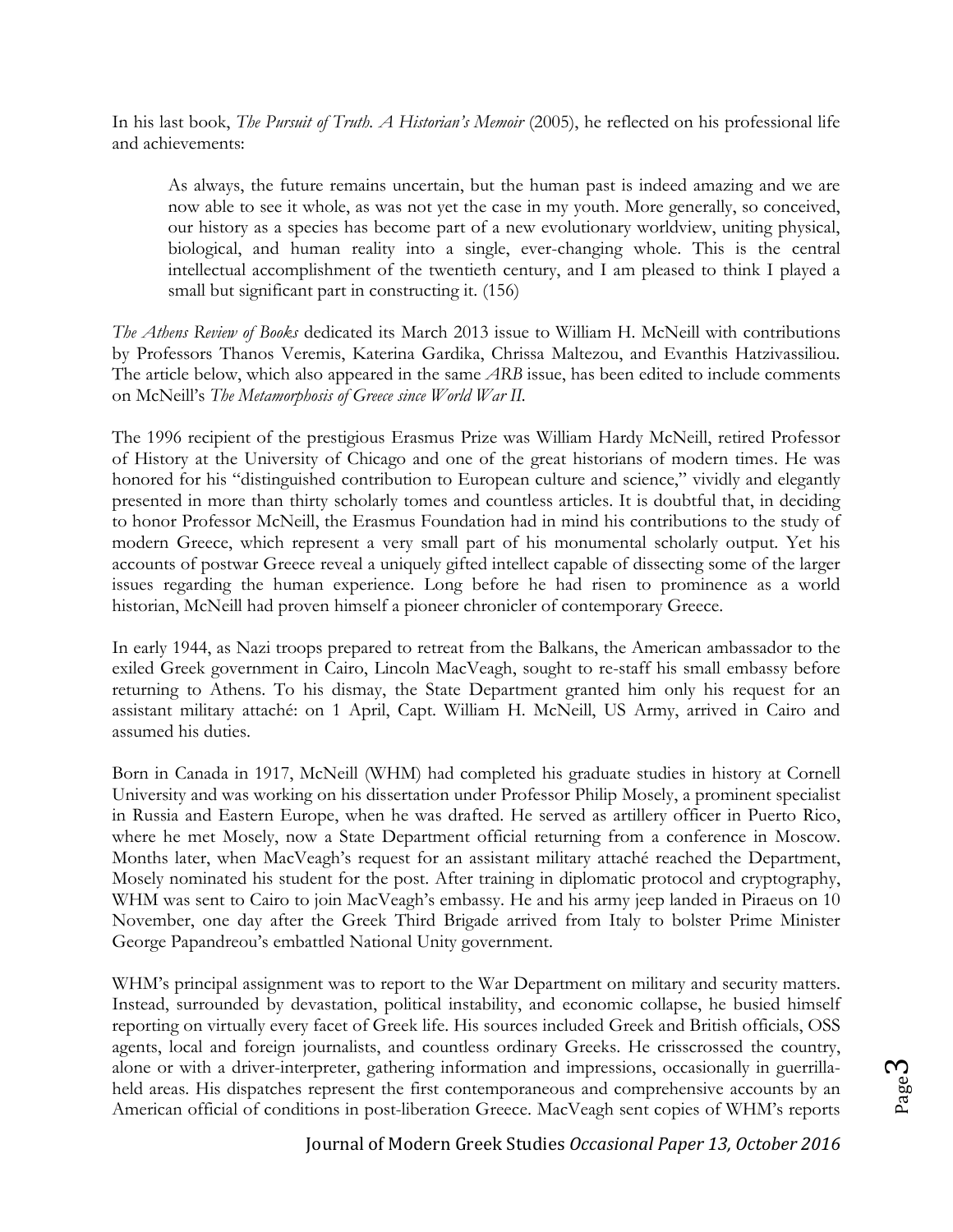to the State Department and occasionally quoted from them in his personal letters to President Roosevelt.

While stationed in Greece, WHM met and soon married Elizabeth Darbishire, whose father, a friend of the prominent British historian Arnold Toynbee, had taught English at Athens College. Fluent in Modern Greek, French, and German (as well as speaking simple Turkish), Elizabeth worked for the Office of War Information and joined the US Information Service in Greece. She became his life's companion, research collaborator, translator, critic, and proofreader, raising their four children, in his words, "with wisdom and success" (2005, 53).

WHM observed at close range the *Dekemvriana,* the fighting in Athens in December 1944, and the defeat and disarming of the communist-led insurgents by British troops. His analysis of the upheaval, one of the most informed and objective accounts of the crisis, apportions responsibility among the Greek Left and Right, the British, and Papandreou; it also assesses its impact on the nation's psyche and on the widening new *dihasmos* between the communist-controlled Left and the nationalists. He remained in Greece long enough to witness and report on the March 1946 elections, the ensuing Right-wing extremism, and the beginning of full scale civil war.

In June 1946, preparing to return home, WHM collected documents and statistical data, interviewed scores of Greeks of every political stripe, and traveled once more to remote areas of the country still beyond government control. He incorporated his research and personal observations in his first book: *The Greek Dilemma: War and Aftermath* (1947). Beyond war-related devastation and violence, he blames Greece's problems on overpopulation, lack of natural resources, primitive agriculture and little industry, scarcity of capital and foreign investment, and inadequate infrastructure. One of his central themes attributes traditional brigandage and guerrilla activity to vast disparities in the availability of food between poor mountain villages and prosperous villages in the plains. In short, WHM suggests that hunger and deprivation constituted the driving force behind the organized violence that eventually escalated into civil war.

WHM's theory helps explain the earliest manifestations of guerrilla activity, about which he was well informed, but overlooks key facets of the communist insurgency as documented by recent scholarship (Marantzidis 2010; Marantzidis and Tsivos 2012). Specifically, if the majority of guerrillas were poor and ignorant peasants, their *kapetanioi* and political commissars, who often had life-anddeath power over them, were hardened communists with largely urban backgrounds. After 1946, many new recruits, including women and teenagers, became guerrillas at gun point, while a large percentage were Slavophones whose motives were unrelated to poverty and food shortages. In fairness, most of what is now known about the insurgents' motives, strategy, and tactics, as well as of the Soviet bloc's involvement in the civil war, surfaced long after WHM had turned his scholarly attention to other subjects.

On the political side, *The Greek Dilemma* stresses the corrosive impact of nepotism and patronage, the absence of a moderate center, the bureaucracy's subordination to politics, and the disruptive effects of foreign intervention. Regarding the new *dihasmos,* WHM's conclusion, written in mid-1946, is prescient: "The issues and memories which divide Left from Right are too deeply fraught with emotion to permit either side ever to admit defeat until physically crushed by superior force" (270). As for the foreign factor,

Page 4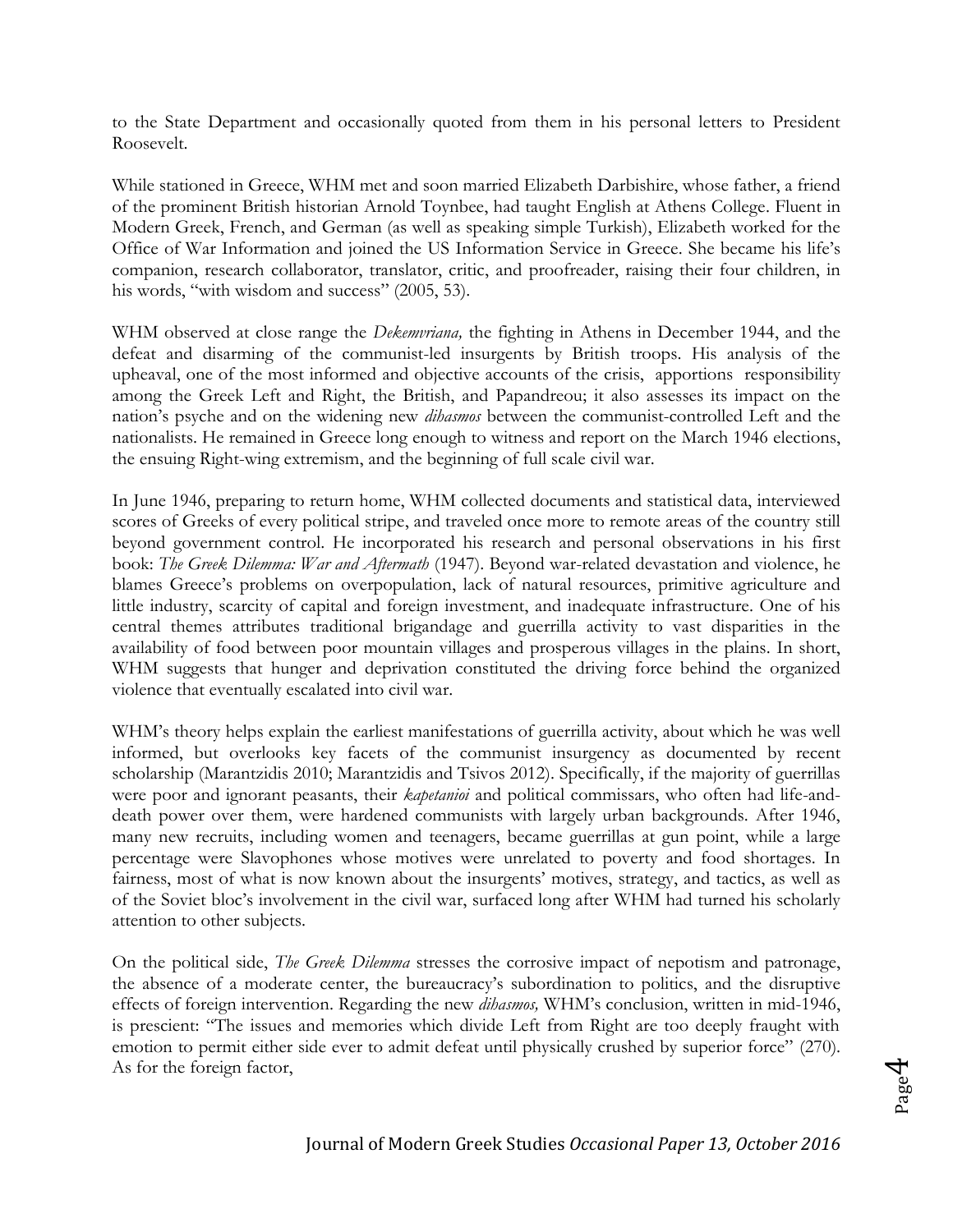In the world contest for power, the good or ill of a small state like Greece counts for little. Neither Great Britain nor Russia directs its policy toward the benefit of the Greeks. If Greece benefits, it is only incidentally; if Greece suffers, equally it is incidental. Yet the fate of Greece in very large part has come inescapably to depend on the remorseless action of the Russian millstone grinding heavily against the Anglo-American. It is a sad and anguishing position for a proud people. (280)

In no uncertain terms, and before the Truman administration had arrived at the same conclusion, WHM linked the Greek crisis directly to what would soon be called the Cold War:

The [Greek] story, I believe, is interesting in itself. It takes a larger interest from the light which events in Greece can throw on the pattern of world politics which seems so rapidly to be dividing all the nations of the world into two great rival camps. Greece has become a bone of contention between Russia and Great Britain. The struggle between Left and Right which is now going on within the country reflects and adds in part to, the forces which divide Russia from the West. Consequently, the fate of Greece is inextricably tangled with world politics. . . . It is even possible that the fate of the world may take a decisive turn from future events in Greece, for the conflict is more naked and direct there than in almost any other country. (7)

In February 1947, the Twentieth Century Fund chose Frank Smothers, a foreign correspondent and old "China hand," and William and Elizabeth McNeill to visit Greece and write a book about the country and its people. As political violence intensified and Washington appeared poised to intervene, the team was commissioned to explain to Americans the problems confronting that small and distant country and why the United States might wish to offer its assistance to the Athens government. The result, *Report on the Greeks* (1948), is a snap-shot of Greece in mid-1947, when the civil war was in its infancy and the Truman Doctrine was mostly a president's speech to the American congress. It describes a country still ravaged by war and bitterly divided, languishing under an inept and repressive government. It contains useful facts and observations, as well as snippets of conversations with ordinary Greeks. On many issues, WHM disagreed with Smothers, who, as the senior collaborator, usually had the final say. In particular, Smothers, an admirer of Mao and his "rural reformers," saw the National Liberation Front (EAM) as a populist movement struggling against domestic and foreign reactionaries. For his part, WHM regarded EAM a communist front bent on imposing one-party rule by revolutionary means. As he later lamented, the book "harbored a distressing number of footnotes and counter-footnotes in which Smothers and I aired our differences. I resolved never again to write a book in collaboration with another person" (2005: 57).<sup>1</sup>

WHM returned again to the subject of the Dekemvriana in an article in the *American Slavic and East European Review* (1949), responding to one by the leftist historian L. S. Stavrianos appearing in the same issue*.* Insisting that neither side wanted to fight, WHM describes EAM as attempting to gain "effective monopoly of power" (154) over most of the country until the government could be brought under leftist control by political means. The British were similarly convinced that EAM's ultimate goal was communist dictatorship, which they were determined to prevent. Violence was sparked by a "mutual misunderstanding on the part of EAM and the British of each other's resolution and military potential" (161). While stressing that Moscow was not directly involved

 $\overline{a}$ 

<sup>&</sup>lt;sup>1</sup> WHM co-authored with his historian son, J.R. McNeill, *The Human Web. A Bird's-Eye View of World History* (2003), which WHM regarded as the high point of his career as a historian.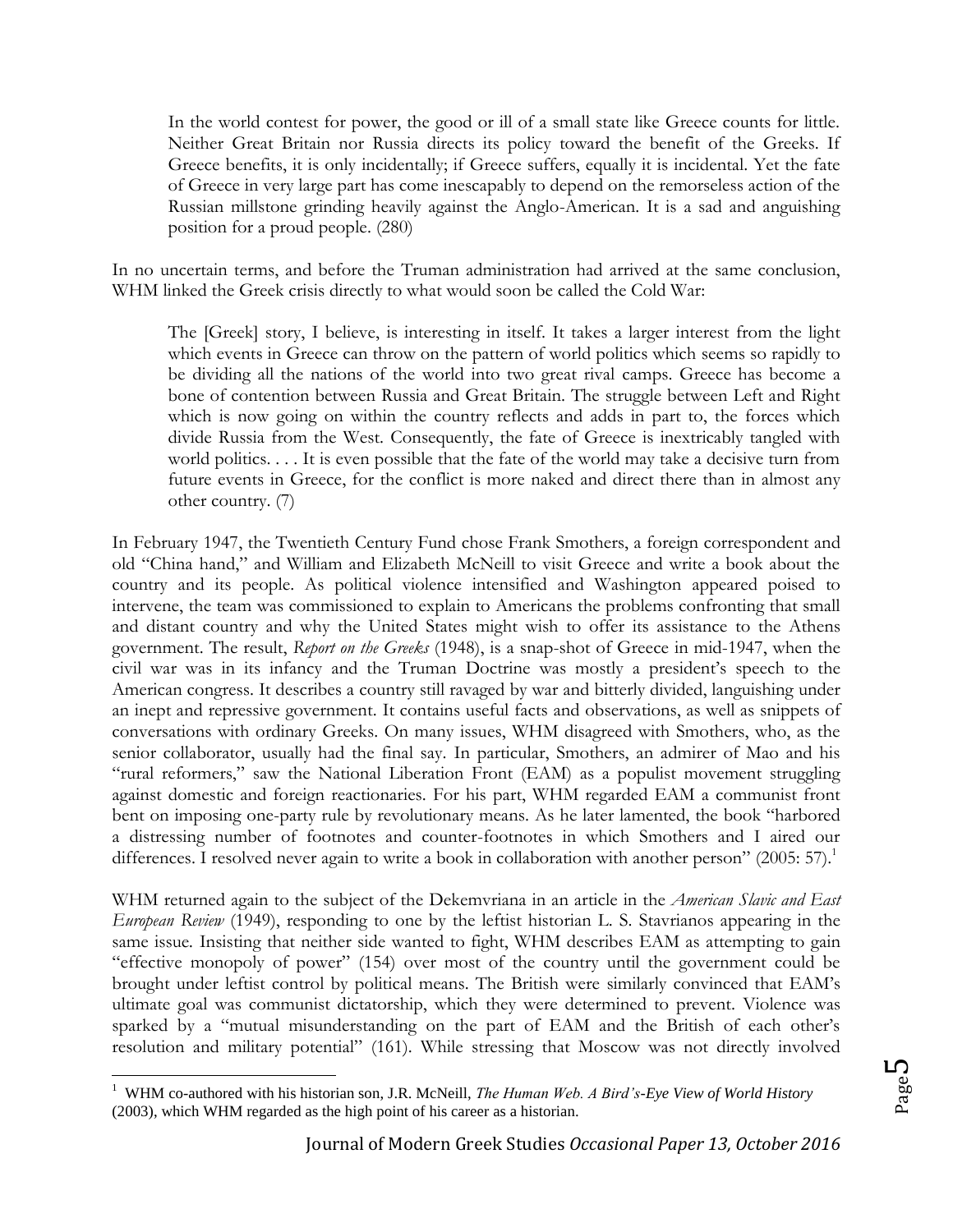(WHM knew the senior Soviet representative in Athens, Col. Gregori Popov), he concludes that "the fighting was . . . in fact a disguised clash between British and Russian influences, a clash in which, ironically, the Russians abstained from supporting their champions from considerations of larger strategy." In the end, "EAM, through the military reverse it suffered, lost the peculiarly favorable tactical position which had been built up through the war years, for in the months following the disbandment of the National Popular Liberation Army (ELAS) Greece went through a period of counter-revolution, and EAM's hope of achieving power through parliamentary electoral success was effectively blocked" (161). After the Dekemvriana, the communists could seize power only by force of arms and, parenthetically, only with foreign assistance.

A year later WHM found himself chronicling the wartime "Grand Alliance" and early signs of the East-West confrontation in which Greece had briefly played a part. In 1950, Toynbee, then Director of Studies at the Royal Institute of International Affairs, invited WHM to write *America, Britain and Russia. Their Cooperation and Conflict, 1941–1946* (1952). Written without the benefit of government records, on the basis of publicly available sources, it is the first major history of the Cold War to attribute the conflict less to the aggressive behavior of either side than to a dangerously unstable international system in which any power move caused misperceptions, hostility, and counter-moves. It represents a seminal contribution to the school of "realism," later championed by Hans Morgenthau and now espoused by many Western scholars. Sixty years later, with mountains of documents and other primary sources now available, *America, Britain and Russia* remains a balanced and persuasive account of the origins of the Cold War.

As concerns Greece, WHM augments his earlier analysis of the civil war and holds Moscow partially responsible. Following elections in March 1946 and the king's return,

The Government's policy toward the Communists was certainly oppressive, and the economic hardships which faced the population were disheartening. These facts prepared the ground for a revival of Communist-led guerrilla action in the summer of 1946; but there is every reason to suppose that the guerrilla movement did not start a second time spontaneously. Rather, international Communism, and ultimately the Russian Communist Party and Government, made use of the explosive human material available to them in Greece to start civil war. . . . With the Truman Doctrine a new and far more definite phase of the 'cold war' opened and the fate of Europe took a new turn. (736–737)

WHM recounted his experiences in postwar Greece again, in *Witnesses to the Origins of the Cold War* (1982). In addition to providing more details on the background and course of the Dekemvriana, the essay offers insights into the evolving American perceptions of developments in Greece. His discussion of the March 1946 elections is particularly interesting in view of his assertion that Washington officials had hoped that they might serve as a model for elections in other Eastern European countries. He argues that in their rigid attachment to democratic formalities Americans ignored the fact that conditions for fair elections, and for victory by a "moderate, middle-of-theroad politician," did not exist in Greece: "It took no imagination at all to recognize that free elections were not an adequate cure for situations in which the loss of political power meant the loss of personal security and, not infrequently, of life itself. But no American had anything else to suggest as a way to legitimize government and get a country back on its feet." In Washington's "missionary urge to show the British and the Russians how to be really democratic," American uniformed "observers" sought to insure the fairness of the elections by asking Greeks how they intended to vote.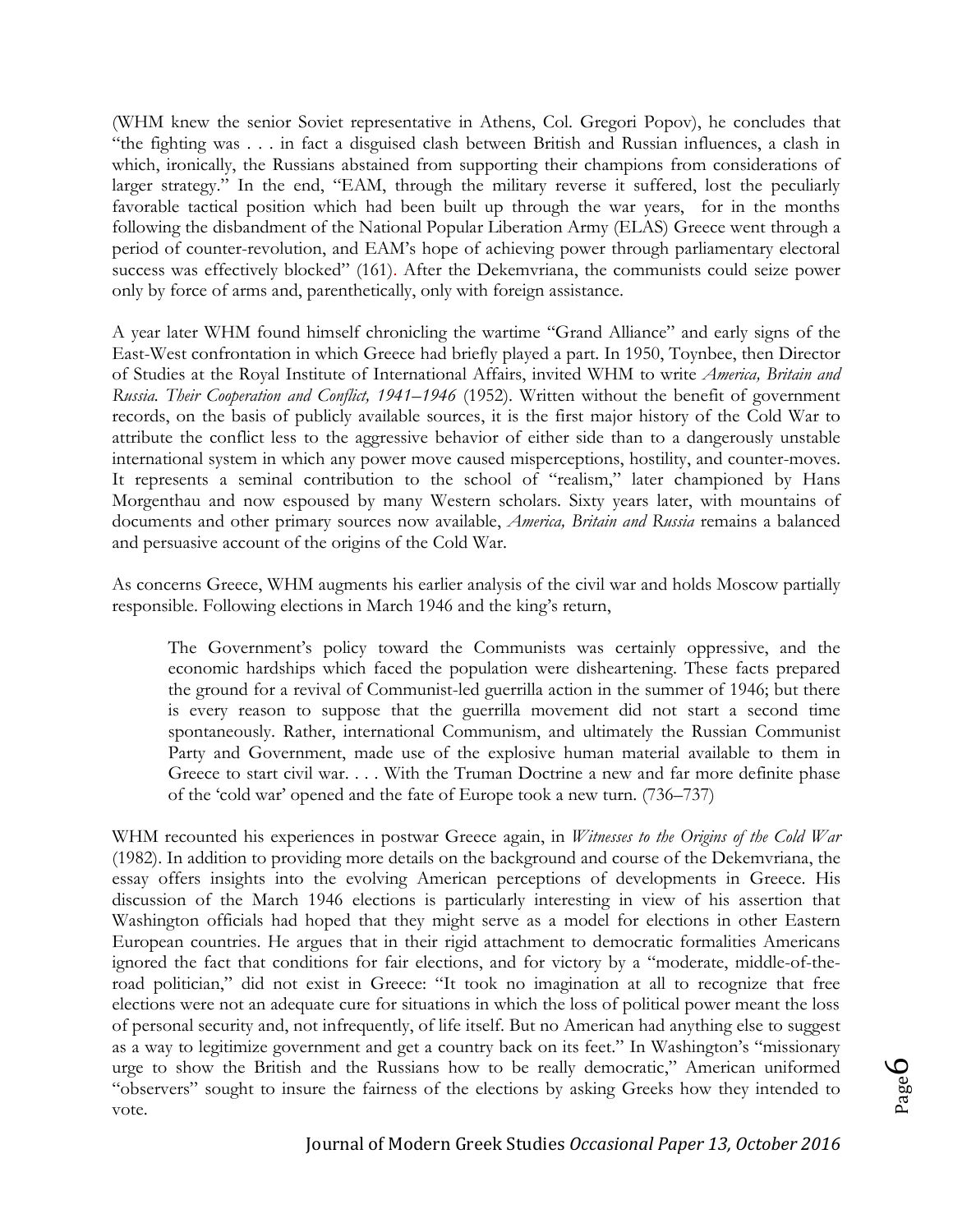Greeks reacted by telling each such formidable interlocutor whatever they figured he wanted to hear. . . . On the spot, such antics seemed as ridiculous as they turned out to be, since Greek voters, characteristically, looked upon politics as an affair of the mighty, their personal pursuit of the good life. In most situations a wise man dissembled and voted for whomever had the power already and was thus destined to win.

WHM is no less critical of American official advisers: "These newcomers, unacquainted with the peculiarities of Greek society, came suddenly into positions of key importance, and characteristically plunged ahead, often unaware of and indifferent to the larger consequences of their actions and advice" (119–121).

In 1956, the Twentieth Century Fund invited WHM to return to Greece to assess the impact of American assistance on efforts to combat poverty and improve social stability. The result, G*reece. American Aid in Action, 1947–1956* (1957), is an informative, comprehensive, and balanced evaluation of the country's economic performance since the civil war. It identifies areas of significant progress, for which American assistance and advice deserve considerable credit. But it also offers a sobering picture of socioeconomic deficiencies, government ineptness, and institutional dysfunction that continued to inhibit modernization and economic growth. Identifying sharp contrasts between old and new, traditional and modern, urban and rural, WHM portrays Greece as still overpopulated, predominantly agrarian, and deficient in resources and industrial development. Despite improvements in infrastructure, energy, basic social services, and living standards, life remained hard, especially in villages and particularly for women.

The book traces the shifting focus of American assistance, initially intended primarily for reconstruction, to defeating the insurgency and, after 1950, to promoting democratic government and improving public administration. After giving American advisers credit for bolstering local government and urging officials to act as "public servants rather than public masters," WHM concedes that

The ordinary private citizen in Greece is prone to look upon government as his natural enemy. . . . It follows that almost any device to foil the agents of the government is considered legitimate—deceit, lying, bribery or just the exertion of "influence."

On the burning issue of economic development, moreover, WHM questions the prevailing emphasis on industrialization:

it is a moot point whether large-scale industry can really be made to flourish in Greece without far-reaching changes in the psychological and social patterns of the nation, not to speak of the technical problems presented by raw material shortages and the relatively high cost even of domestically produced power. (213)

Instead, WHM favors improving agricultural production through farm cooperatives. On the political front, he notes that the strength shown by the leftist EDA party in the 1956 elections serves as a reminder that "the Communist problem has not been really solved" (201). Nevertheless, he expresses the hope that, if current trends continue, Greece "may enter upon a period of internal social stability such as the people have not known for more than a generation. . . . [A] real beginning has been made" (205).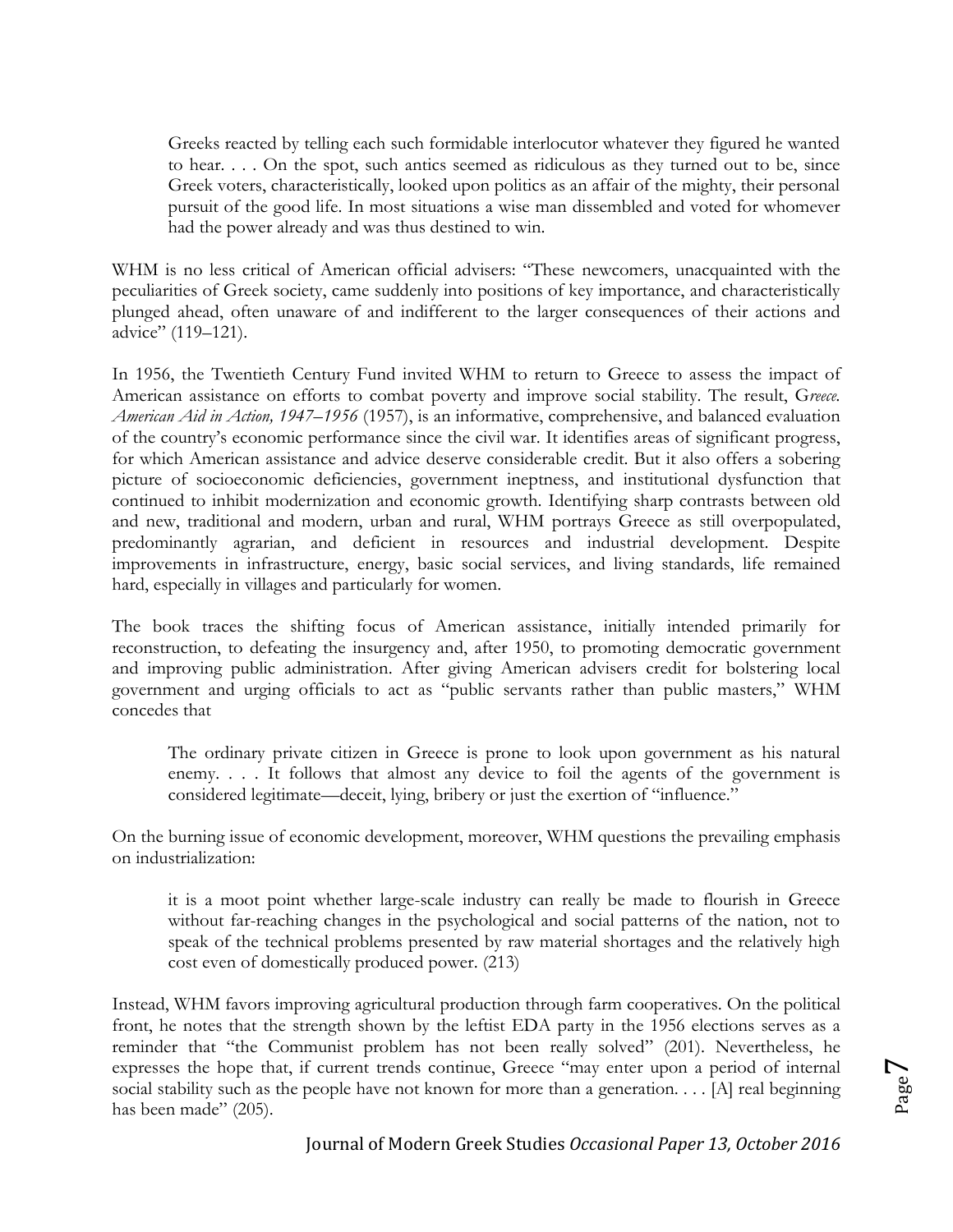Ten years later, his cautious optimism appeared to be largely justified. Following another visit to Greece in 1966, WHM wrote that "nearly all the projects and dreams of 1956 had become physical reality" (1967, 306) particularly in agriculture, as well as in industrial development. He was especially impressed by changes affecting the rural population: "The villagers were better off in very tangible, direct and materials ways. Urban styles and tastes had advanced everywhere and local peasant culture had retreated. Widened horizons, new possessions, enhanced incomes: all had modified the old poverty, and even though some individuals had profited more than others, the rising standard of living had spread so widely that no distinct class or region had been left out." Industrialization was equally remarkable: "Never before had Greece seen so many large and technologically up-to-date enterprises. If these plants flourish as expected and help propagate their own kind in the Greek landscape, it will surely be correct to date Greece's full scale entry into the modern industrial world from this vintage year of 1966" (306).

Having praised modernization's achievements, WHM turns to its "costs and strains." He fears that "the abrupt break-up of traditional peasant customs surely entails the risk of creating a population of a-moralists," with potentially dangerous consequences: "An oversupply of rootless, ruthless egoists, scant on scruple and long on appetite, may prove politically troublesome" (313). Ultimately, the future of the nation's democratic institutions is at stake: "can government by consent survive in a society that has so suddenly rejected so much of its own local past without having had time to work out a new code of conduct, applicable to personal and public behavior, and sustained by internal as well as by external sanctions and values?" Industrial growth is no less disturbing. Virtually all new factories were "high-cost producers, whose goods could not compete even on the Greek market with foreign products" without state subsidies or protectionism. In years past, such misguided growth was paid for by American funds. Now the new industrialists, aligned with the ruling elites, were are obstructing plans to redirect agriculture and industry so as to make them more efficient, productive, and competitive. After referring obliquely to the "tangled and disturbed state of Greek politics," WHM concludes his 1966 observations with a disturbing question: "How . . .can the policies required for rapid development remain within the politics of consent? Or is authoritarian government the only way to continue for much longer the rapid pace of recent Greek economic development?" (316).

WHM presented these observations at an international conference in Madison, Wisconsin, commemorating the twentieth anniversary of the Truman Doctrine. After the keynote speaker, Gen. James Van Fleet, head of the US military mission in Greece during the civil war, observed that Greece still faced a domestic communist threat, WHM rose to suggest that the threat to democratic government in Athens came not from the Left but from the Right. The date of the conference where these remarks were made was 12 April 1967. Nine days later Greece was under military dictatorship.

The last and most ambitious of WHM's contributions to the historical literature on modern Greece is *The Metamorphosis of Greece since World War II*. Written in 1976–1977 and published in 1978, this slender volume employs the author's powerful analytical skills to explore the evolution of the Greeks from antiquity to the postwar era, their paths and obstacles to modernization and social progress. Much of his discussion of rural conditions is based on personal observations in six villages which he visited repeatedly since he first arrived in late 1944. In brief but boldly insightful paragraphs, he reviews the principal elements of Greek identity: the land and people, language, religion, culture, historical experience, local attitudes, values and traditions, politics and patronage, state institutions,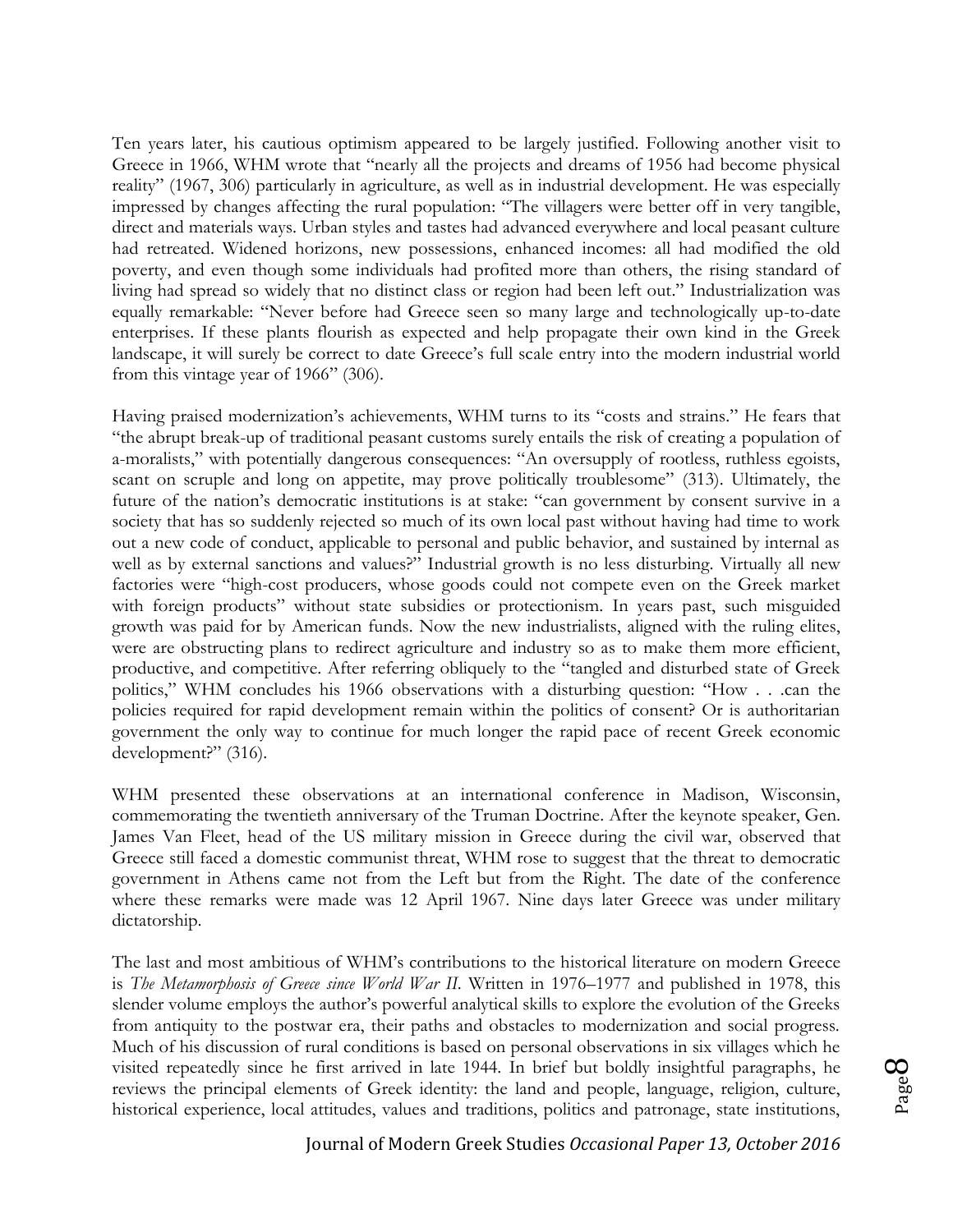agricultural practices, urbanization, and economic development. In the process, he comments on patterns of continuity and change which have been occurring with increasing speed within the span of a lifetime. His findings are basically positive and encouraging:

If satisfaction of human wants and aspirations is taken as the criterion, then the development of Greece across the last thirty years must be viewed as an extraordinary success story. Things that seemed impossible in 1945 have in fact come true for millions of individual Greeks, and for nearly all of the people involved, whatever has been lost or thrust to the margins of life, while sometimes regretted, does not begin to counterbalance the gains. (247)

Anticipating scholarly skepticism concerning his employment of broad universalist concepts of modernization to interpret the Greek experience WHM concludes:

The Greek metamorphosis during the past generation ought to command respect. Those who study it ought also to recognize how new technical and market opportunities interacted with age-old traditional patterns of behavior to make a blend not duplicated elsewhere. The assumption that modernization is an essentially identical worldwide process seems patently false. . . . Cultural pluralism is as old as humanity and it seems likely to survive the homogenizing force of modern communications, however great that may be. . . . Judicious interplay between the universal and the unique characterizes all intellectual discourse. How well it has here been achieved is for the reader to judge. (251)

With the publication of *The Metamorphosis of Greece,* WHM, the pioneer historian of modern Greece, returned to his principal intellectual pursuit: world history. His next book, *Human Migration: Patterns and Policies,* appeared the same year as *The Metamorphosis,* followed in rapid succession by *The Human Condition: An Ecological and Historical View* (1980), *The Pursuit of Power: Technology, Armed Force and Society*  since A.D. 1000. (1982), and fifteen volumes—for a total of thirty-five major books and countless articles—on an astoundingly broad range of scholarly subjects. His last book, published in 2005, was *The Pursuit of Truth. A Historian's Memoir.*

Long after he stopped writing, WHM remained very interested in Greece and enjoyed reminiscing about his many experiences in that country and his pleasure in chronicling its troubled path to modernization.

> John O. Iatrides Emeritus Professor of International Politics

> > *Southern Connecticut State University*